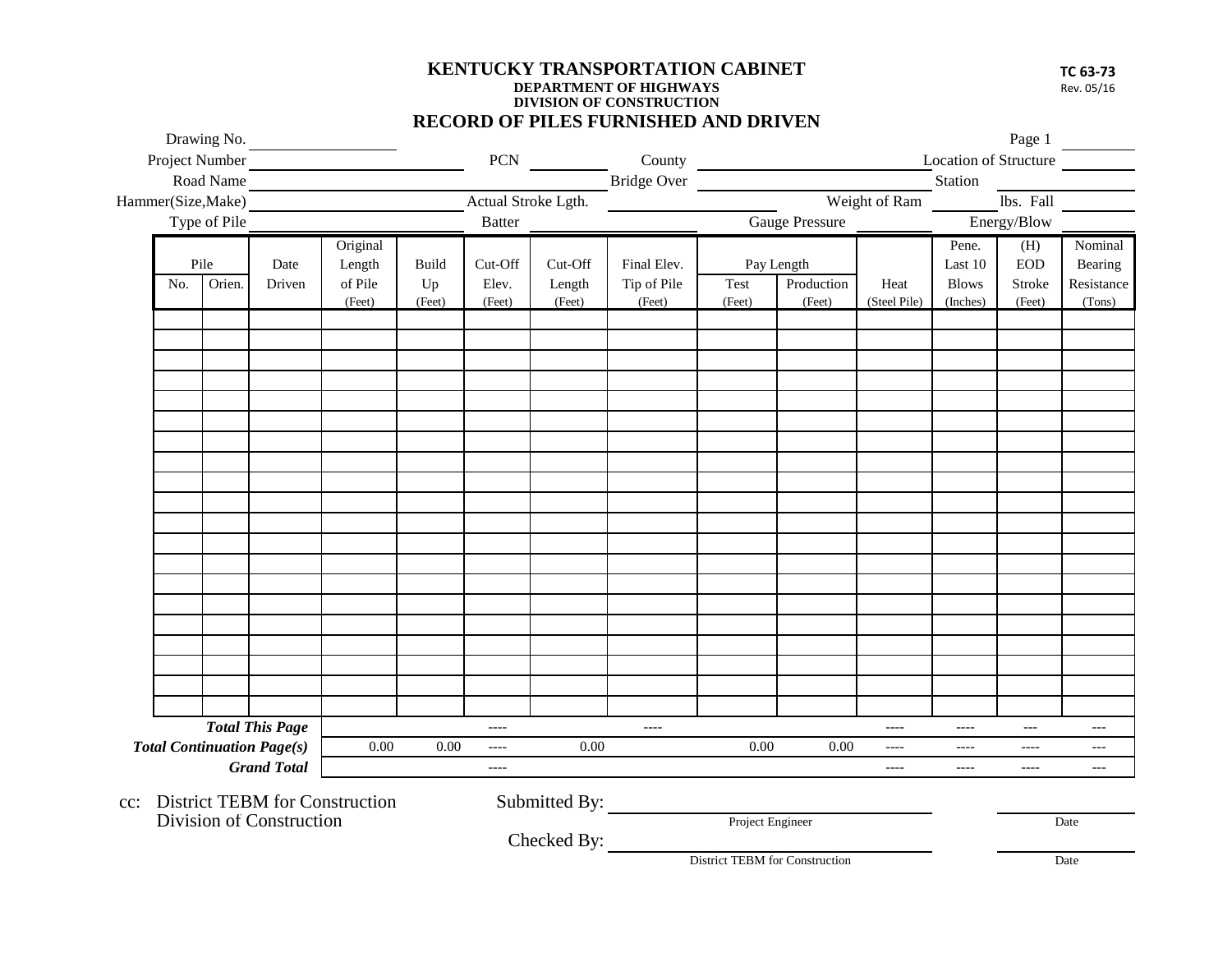## **KENTUCKY TRANSPORTATION CABINET DEPARTMENT OF HIGHWAYS DIVISION OF CONSTRUCTION RECORD OF TEST PILE**

| Test Pile No                                                                                                                                                                                                                                                                                                                                                                                                                                                                              |                                                                                                                                                                                                                                                                                                                      |                                                                                                                                                               |                                                                                |                                                                                                                                                                                                                                                     |  |  |  |  |
|-------------------------------------------------------------------------------------------------------------------------------------------------------------------------------------------------------------------------------------------------------------------------------------------------------------------------------------------------------------------------------------------------------------------------------------------------------------------------------------------|----------------------------------------------------------------------------------------------------------------------------------------------------------------------------------------------------------------------------------------------------------------------------------------------------------------------|---------------------------------------------------------------------------------------------------------------------------------------------------------------|--------------------------------------------------------------------------------|-----------------------------------------------------------------------------------------------------------------------------------------------------------------------------------------------------------------------------------------------------|--|--|--|--|
|                                                                                                                                                                                                                                                                                                                                                                                                                                                                                           |                                                                                                                                                                                                                                                                                                                      | Page 1                                                                                                                                                        |                                                                                |                                                                                                                                                                                                                                                     |  |  |  |  |
| <b>Location of Structure</b><br>Project Number<br>Project Code Number<br>County<br>Road Name<br><b>Bridge Over</b><br>Station<br>Hammer (Size, Make)<br>Formula<br><b>Actual Stroke Length</b><br>Weight of Ram (lbs.)<br>Fall (ft)<br>Type of Pile<br>Orientation<br>Gauge Pressure (psi)<br>Energy/Blow (ft./lbs.)<br><b>Blows Per Minute</b><br>Plan Bearing (tons)<br>Concrete Mix Used<br>Orig. Length of Pile (ft.)<br>Build Up (ft.)<br><b>Cut-Off Elevation</b><br>Cut-Off Length | <u> 1980 - Johann Barbara, martxa al</u><br>Modified Gates (OED)<br>Vertical<br><u> The Communication of the Communication of the Communication of the Communication of the Communication of the Communication of the Communication of the Communication of the Communication of the Communication of the Commun</u> | Penetration<br>No. of Blows<br>(Feet)<br>35<br>34<br>33<br>32<br>31<br>30<br>29<br>28<br>27<br>26<br>25<br>24<br>23<br>22<br>21<br>20<br>19<br>18<br>17<br>16 | Average Height<br>Bearing<br>Resistance<br>Nominal<br>per foot<br>of Fall $\,$ | Average Height<br>Penetration<br>No. of Blows<br>Bearing<br>Resistance<br>(Feet)<br>Nominal<br>per foot<br>of Fall<br><b>BUTT</b><br>65<br>64<br>63<br>62<br>61<br>60<br>59<br>58<br>57<br>56<br>55<br>54<br>53<br>52<br>51<br>50<br>49<br>48<br>47 |  |  |  |  |
| Final Elev. Tip of Pile<br>Pay Length (ft.)<br>Plan Qty. Length (ft.)<br>Drawing Number<br>Date Driven<br>Date Submitted<br>cc: District TEBM for Construction<br>cc: Division of Construction                                                                                                                                                                                                                                                                                            | <u> 1989 - Johann Barnett, mars et al. 1989 - Anna ann an t-Anna ann an t-Anna ann an t-Anna ann an t-Anna ann an</u><br>Project Engineer<br>EOD, Blows per inch (N)                                                                                                                                                 | 15<br>14<br>13<br>12<br>11<br>10<br>9<br>6<br>Ê                                                                                                               |                                                                                | 46<br>45<br>44<br>43<br>42<br>41<br>40<br>39<br>38<br>37<br>36                                                                                                                                                                                      |  |  |  |  |
|                                                                                                                                                                                                                                                                                                                                                                                                                                                                                           | Total Penetration - Last 10 blows in.@ ft. Nom. Bearing                                                                                                                                                                                                                                                              |                                                                                                                                                               |                                                                                | Tons                                                                                                                                                                                                                                                |  |  |  |  |